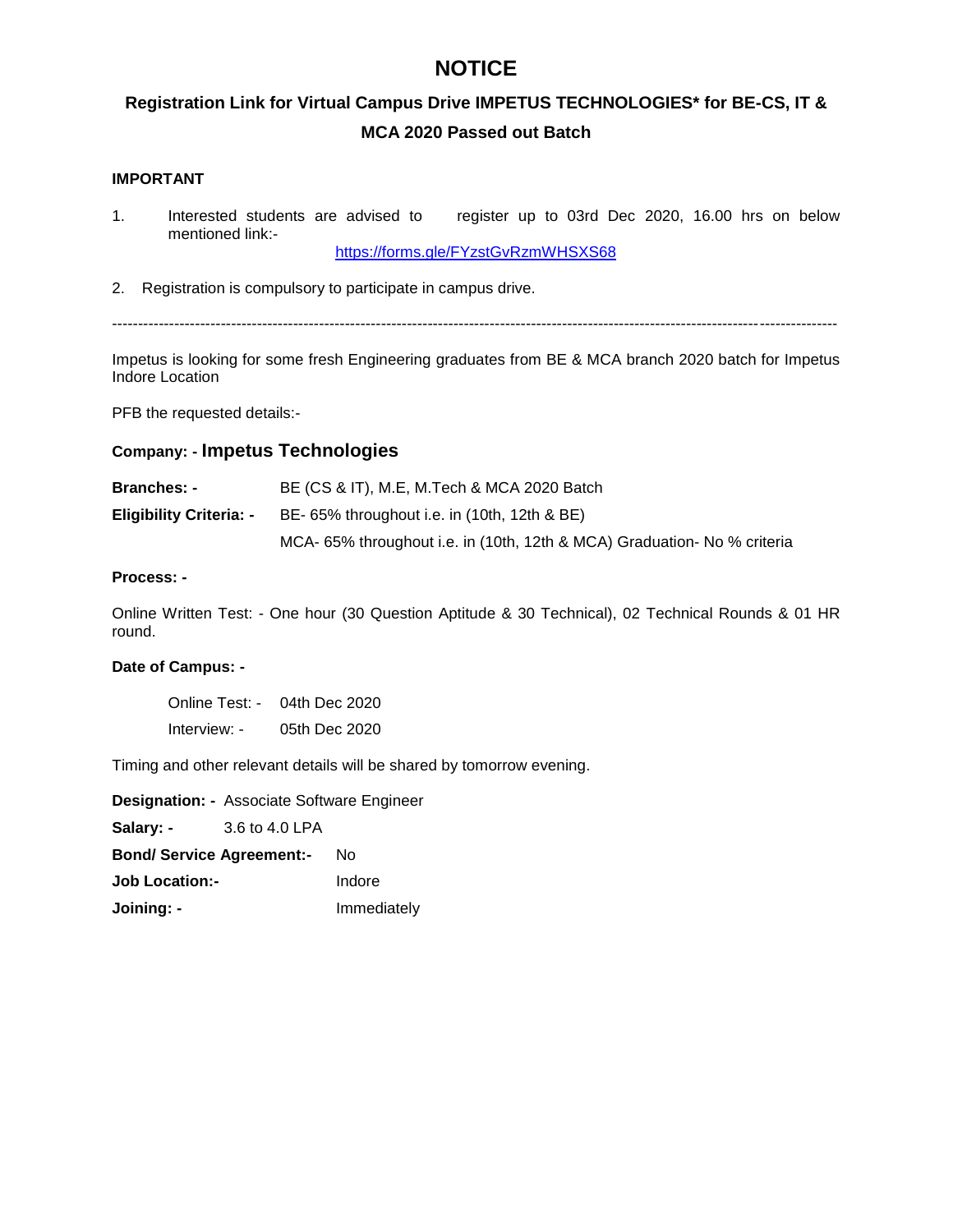# Associate Software Engineer Job Description

Impetus Technologies is a software products and services company focused on creating powerful and intelligent enterprises through deep data awareness, data integration and advanced data analytics. Our products and services are designed to empower the real-time data driven enterprise, to help our clients win in the modern world of digital transformation.

Impetus is proud to partner with such Fortune 100 clients as American Express, Bank of America, Capital One, Fannie Mae, McKesson, Toyota, United Airlines, Verizon and more. The company is headquartered in Los Gatos, California with international offices in India, Australia and Canada.

## What we are looking for

Those who are passionate about technology, motivated for continuous learning and should view every customer interaction as an opportunity to create an exceptional customer experience. You take satisfaction in building resilient, performant, and thoroughly tested distributed systems that can power the most business-critical applications. You get stuff done and thrive in a performance oriented environment. You have a strong sense of ownership and a curiosity to understand how things work, even if they take you outside your area of expertise. You welcome feedback and are constantly looking for ways to improve yourself.

## BASIC QUALIFICATIONS

- Bachelor's/ Master's degree in Computer Science, Computer Engineering or related technical discipline
- Strong, object-oriented design and coding skills (Java, Python,  $C/C++$ )
- Good understanding of distributed systems, algorithms and relational databases
- Excellent verbal and written communication skills
- Ability to troubleshoot and identify the root cause of issues.
- Ability to achieve goals in a highly innovative and fast paced environment
- Ability to design and code right solutions starting with broadly defined problems.